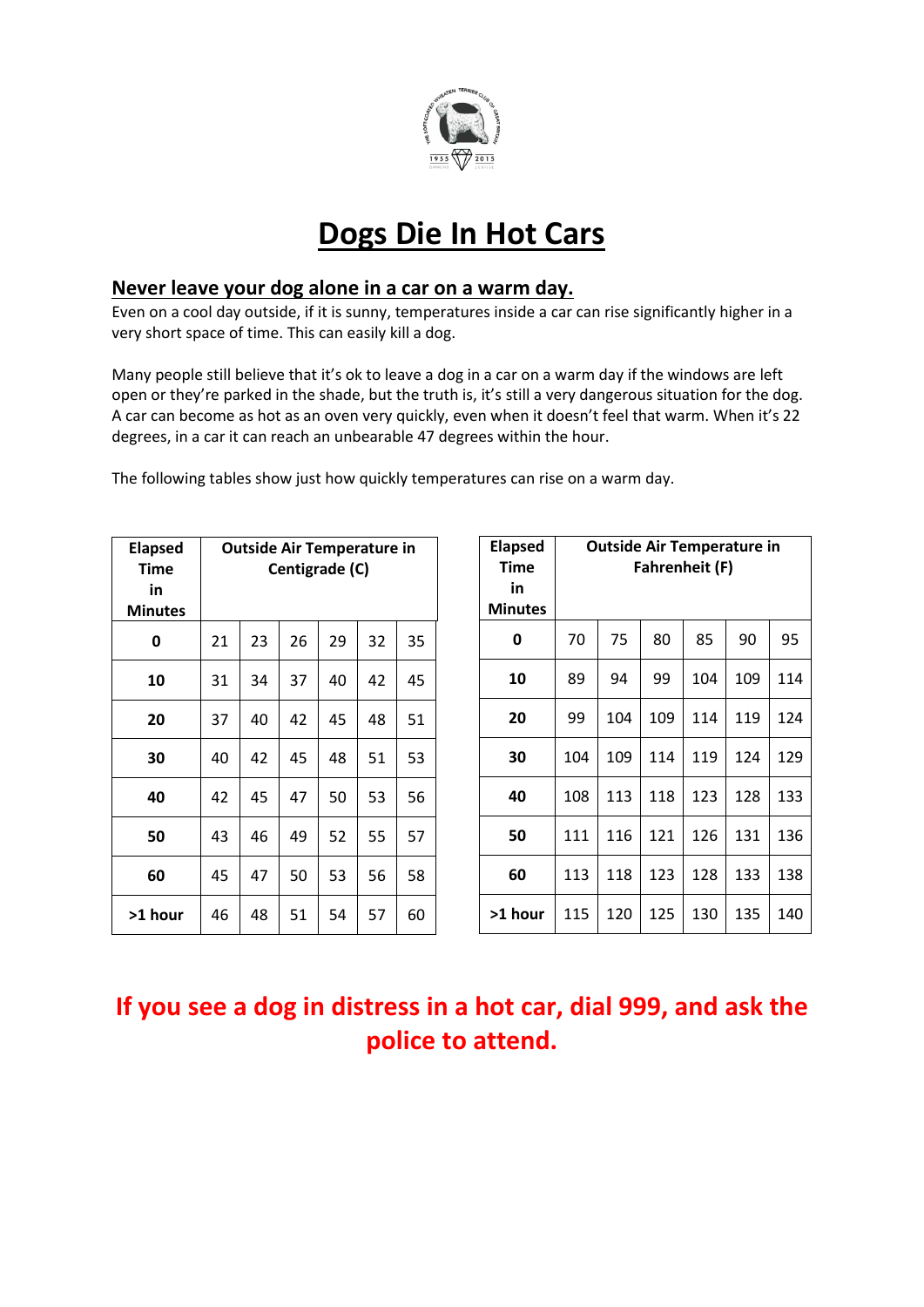### **How to help a dog in a hot car**

Establish the animal's health/condition. If they're displaying [any signs of heatstroke](https://www.rspca.org.uk/adviceandwelfare/pets/dogs/health/dogsinhotcars/heatstroke) (see below) dial 999 immediately.

If the situation becomes critical for the dog and the police are too far away/unable to attend, many people's instinct will be to break into the car to free the dog. If you decide to do this, please be aware that without proper justification, this could be classed as criminal damage and, potentially, you may need to defend your actions in court.

Make sure you tell the police what you intend to do, why, and take images/footage of the dog and the names and numbers of witnesses to the incident. The law states that you have a lawful excuse to commit damage if you believe that the owner of the property that you damage would consent to the damage if they knew the circumstances (section 5(2)(a) Criminal Damage Act 1971).

Once removed, if the dog is displaying signs of heatstroke, [follow the emergency first aid advice](https://www.rspca.org.uk/adviceandwelfare/pets/dogs/health/dogsinhotcars/heatstroke) below. This could mean the difference between life and death for the dog.

If the dog is not displaying symptoms of heatstroke: -

- Establish how long the dog has been in the car? A 'pay and display' ticket could help.
- Make a note of the car's registration. If the owner returns, but you still feel the situation was dangerous for the dog, you may still report the incident to the police.
- If you're at a superstore/venue/event ask the staff to make an announcement to alert the owner of the situation.
- If possible, get someone to stay with the dog to monitor their condition. If they begin to display signs of distress/heatstroke, be prepared to dial 999.

### **Heatstroke**

If you see a dog in a hot car displaying any signs of heatstroke, dial 999 immediately as the dog could soon lose consciousness and experience internal organ failure.

### **Warning signs of heatstroke**

- Is the dog panting heavily?
- Is the dog drooling excessively?
- Does the dog appear lethargic, drowsy or uncoordinated?
- Is the dog collapsed or vomiting?

### **What is 'heatstroke'?**

If dogs are too hot and are unable to reduce their body temperature by panting, they will develop heatstroke which can kill.

If a dog is displaying any signs of heatstroke, move them to a cool, shaded area and call a vet immediately.

Some types of dog are more prone to heatstroke, like very old or young dogs, dogs with thick, heavy coats or dogs with very short flat faces like pugs and bulldog types. Dogs with certain diseases or on some types of medication are also more at risk.